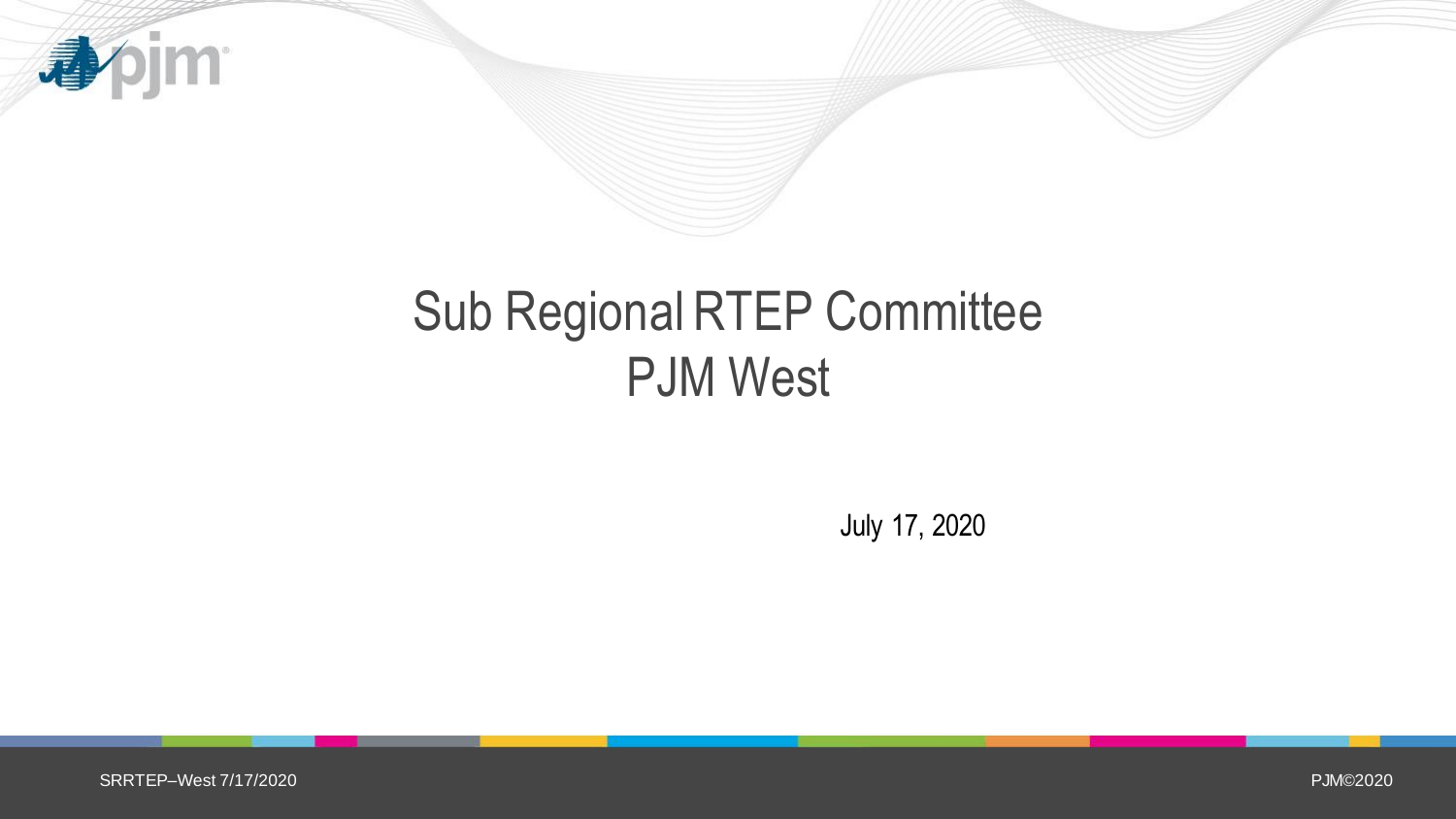

## Project Update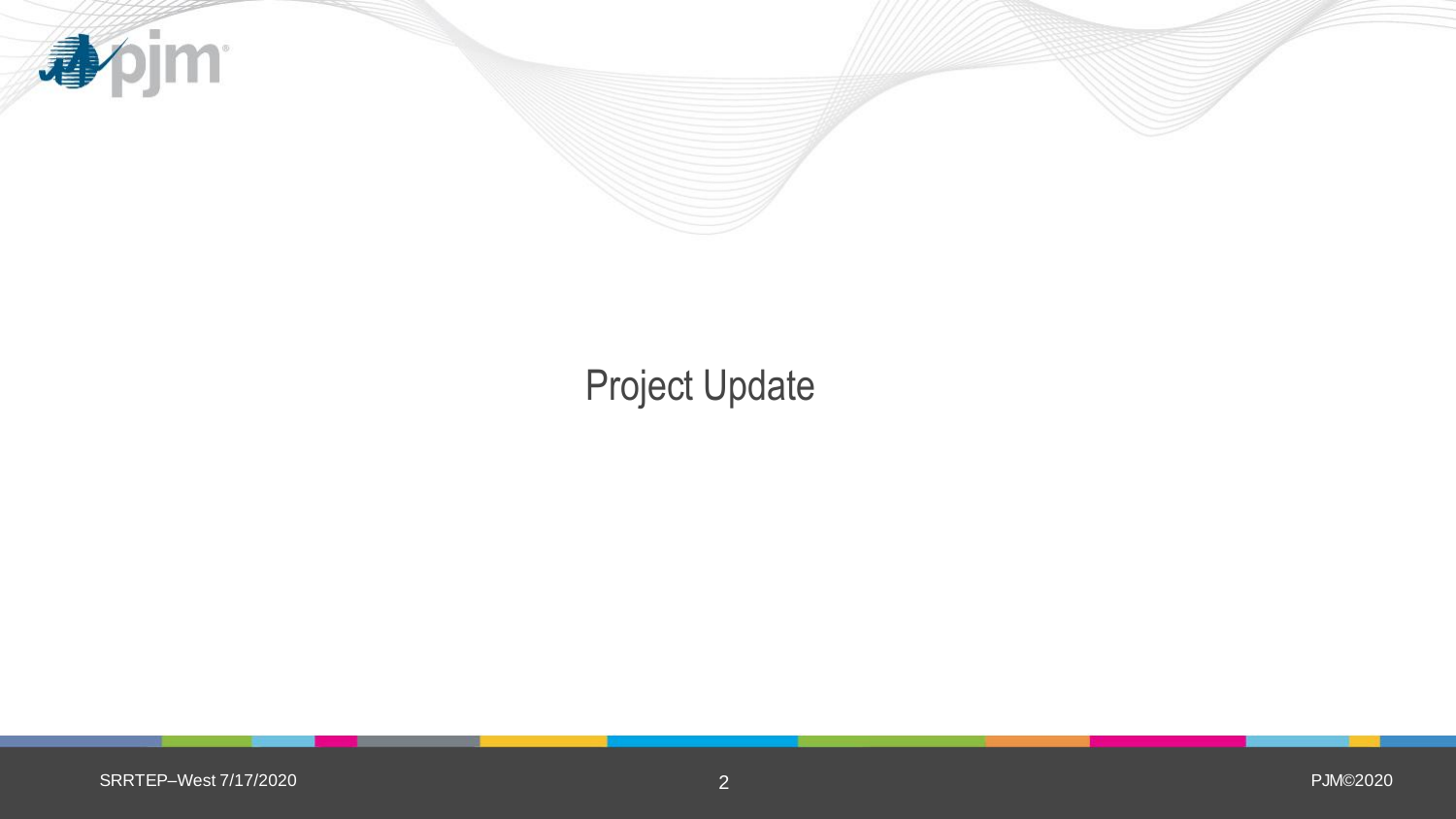### AEP Transmission Zone: Baseline Chemical Station



**Baseline Scope change: B3100**, Previously presented in 1/11/19 and 2/20/19 SRRTEP **Problem Statement**::

**Planning Criteria Violations:** In the 2022 PJM Winter RTEP, a TO Criteria violation was identified due to exceeding the thermal emergency rating (106% of the 66 MVA thermal emergency rating) on Chemical transformer #2 under a N-1-1 contingency condition involving the loss of the Chemical transformer #6 (which includes the loss of XFR #4, Chemical – Turner 138 kV line and Chemical –Ortin 138 kV, due to the loss of 138 kV bus #1) paired with the loss of the Capitol Hill – Chemical 138 kV line (which includes the loss of XFR #1, due to it's existing configuration on the line).

#### **Selected Solution:**

Replace 138kV MOAB switch "YY" with a new 138kV circuit switcher on the high side of Chemical XFR #6.

Relocate 138 kV circuit breaker W between 138 kV bus #1 extension and bus #2. Install a new 138 kV circuit breaker between bus #1 and bus #1 extension.

#### **Total Estimated Transmission Cost: \$0.7M**

**Ancillary Benefits:** The addition of the 138 kV circuit breaker W1 on the No. 6 200 MVA Transformer creates an improved operational configuration where no single event, such as a circuit breaker failure, would cause both 138 kV buses to be outaged which in turn would otherwise also outage all three of the 138 – 46 kV transformers at Chemical Station. This configuration that creates three 138 kV buses allows for a significantly increased flexibility to both schedule maintenance outages and withstand forced outages on the 138 kV equipment at Chemical Station.

**Reason for the change**: The baseline solution was re-visited as AEP completed engineering for the supplemental solution (AEP-2018-AP018 and AEP-2019-AP010). Instead of installing a switcher only on the high side of the transformer, AEP installs a breaker in series with existing breaker W to create another high side bus to serve the 138/46 kV transformer. The cost is the same; it only affects the layout of the high side of the station. As outlined in the ancillary benefits though, it allows for much greater operational flexibility.

**Required In-service**: 12/1/2022

**Project Status**: Scoping

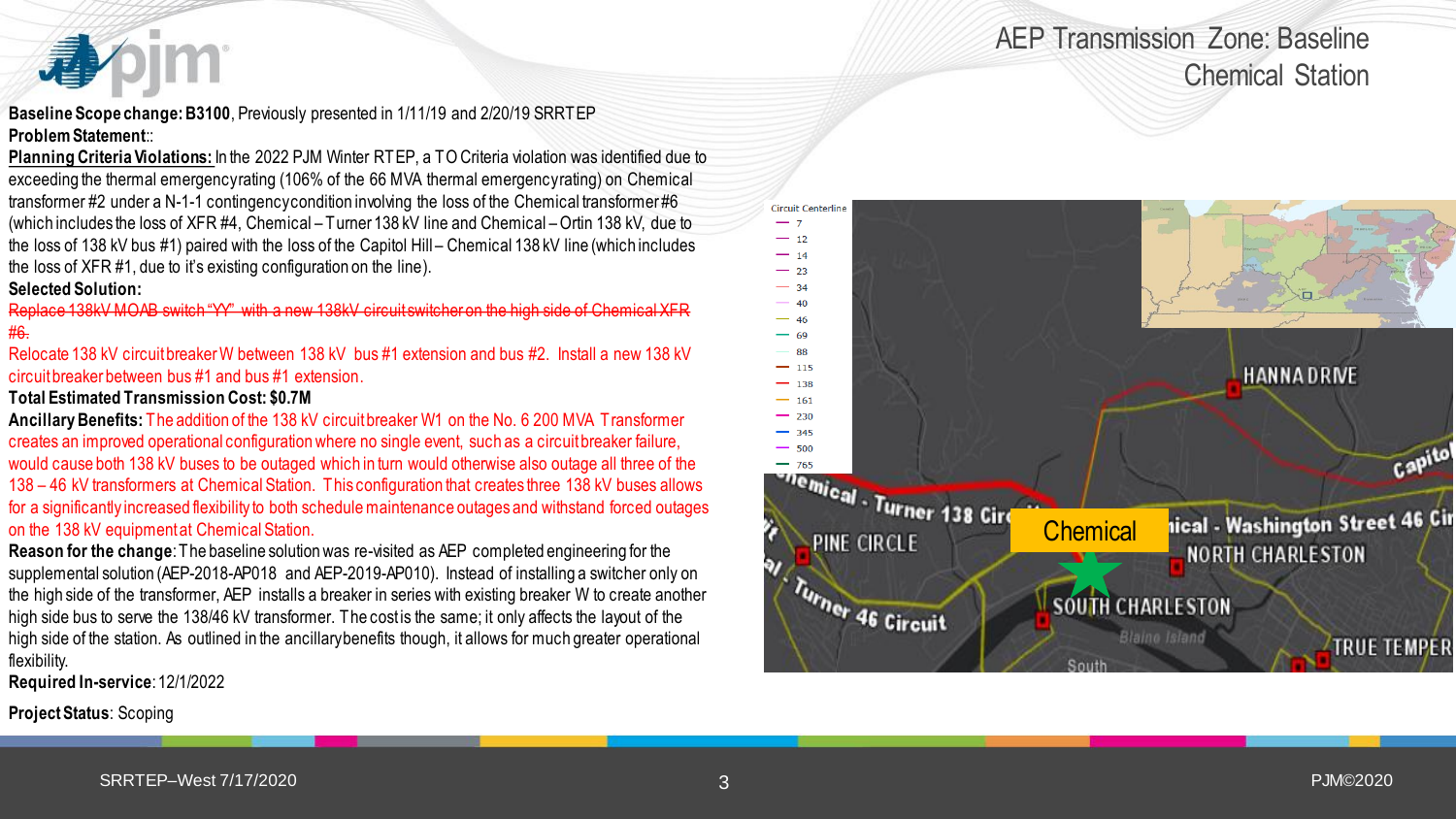## AEP Transmission Zone: Baseline Corinne, WV

**Baseline Scope Change: B3116**, Previously presented 2/20/19 and 5/20/19 in SRRTEP

#### **Problem Statement**:

**Planning Criteria Violations:** In the 2022 PJM Winter RTEP, TO Criteria violation due to exceeding thermal emergency rating (105% of the 35 MVA thermal emergency rating) on Mullens 138/46 kV transformer #4 under N-1-1 contingency condition involving the loss of the Bradley – Jehu Branch 138 kV line plus the loss of the Tams Mountain – Mullens 138 kV line.

#### **Selected Solution:**

Replace existing 138/46kV 30 MVA transformer #4 and associated protective equipment with a with a new 138/46 kV 90 MVA transformer and associated protective equipment. Install required high side transformer protection by replacing the existing ground switch MOAB with a new 138 kV high side circuit breaker.

**Total Estimated Transmission Cost: \$3.0M \$4.0M**

**Reason for the change:** It's a scope clarification to include that piece of the baseline solution. When replacing the transformer, the existing high side ground switch MOAB will also be replaced with a circuit switcher. This is considered baseline work because it is required with the replacement of the transformer.

**Projected In-service**: 6/1/2022

**Project Status**: Scoping

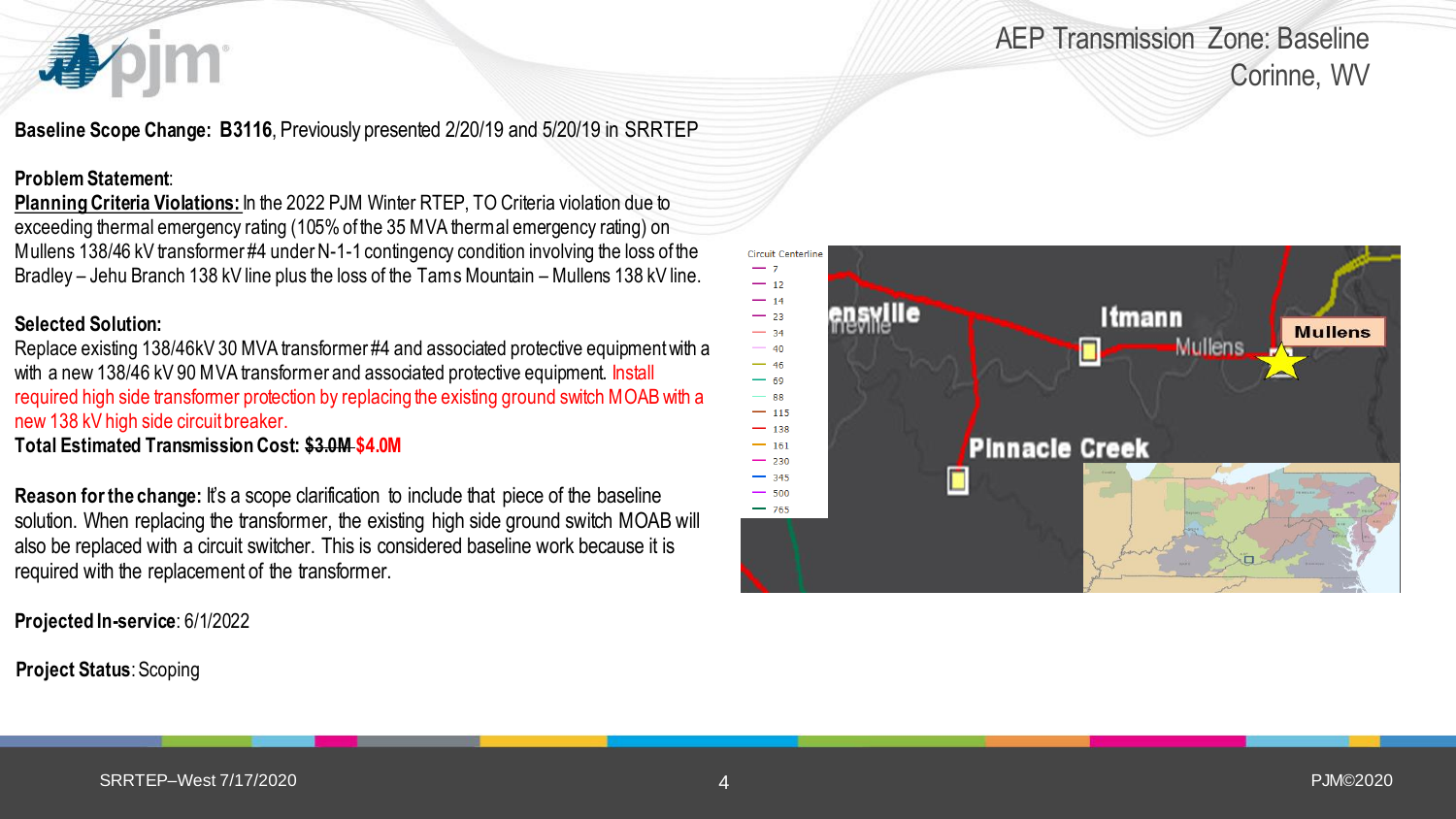## **pjm** 看

AEP Transmission Zone: Baseline

**Baseline Project Cancellation: B2594**, Previously presented in 1/7/15 TEAC

#### **Problem Statement:**

TO criteria violation: The Brantly – Bridge S 69KV line is overloaded for the loss of Danville – Riverside 138kV line

### **Recommended Solution:**

Rebuild 1.0 mile of Brantly-Bridge Street 69 kV Line with 1033 ACSR overhead conductor. (P2014\_2-2A)

**Estimated Project Cost:** \$1.5 M

**Required IS Date:** 6/1/2019

**Reason for the Cancellation:** The line is entirely owned by Danville, not AEP. This is not a PJM tariff facility.

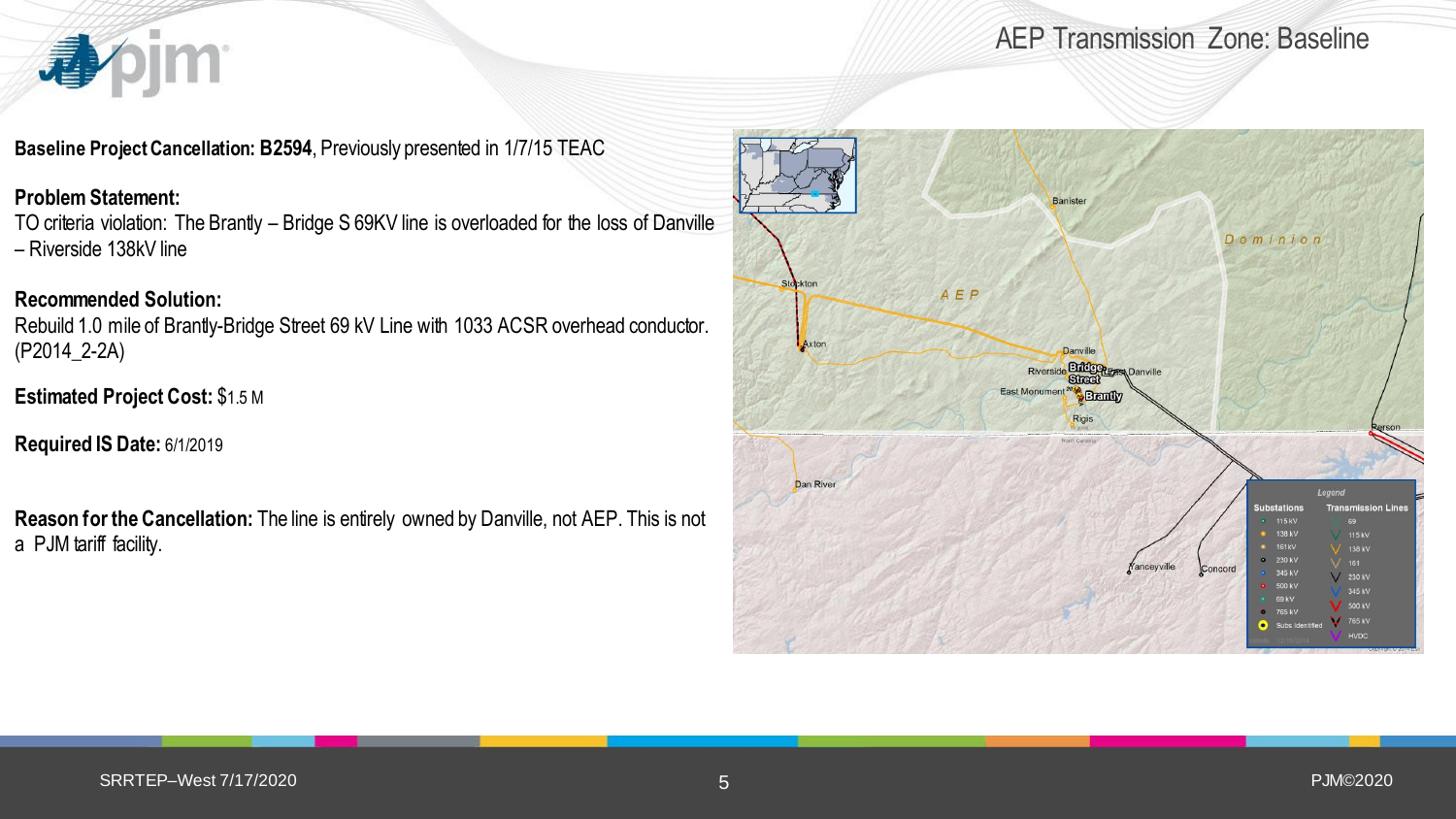

AEP Transmission Zone: Baseline

**Baseline Scope Change: B3040.6**, Previously presented 8/31/19 and 9/28/19 in **SRRTEP** 

**Original Scope:** South Buffalo: Install 28.8 MVAr Cap Bank **New Scope:** South Buffalo: Install 34.6 MVAr Cap Bank

**Old Estimated Project Cost:** \$0.8 M **New Estimated Project Cost:** \$0.8 M

**Required IS Date:** 6/1/2022

**Reason for the Change:** AEP, in working with vendors to ensure the most cost effective equipment is available, changed their standard equipment list with respect to capacitor banks. 28.8 MVAR capacitor banks were removed as part of this review, so the next size available is 34.6 MVAR. This change has no cost impact on the project and is re-presented here due to the required change to future cases.

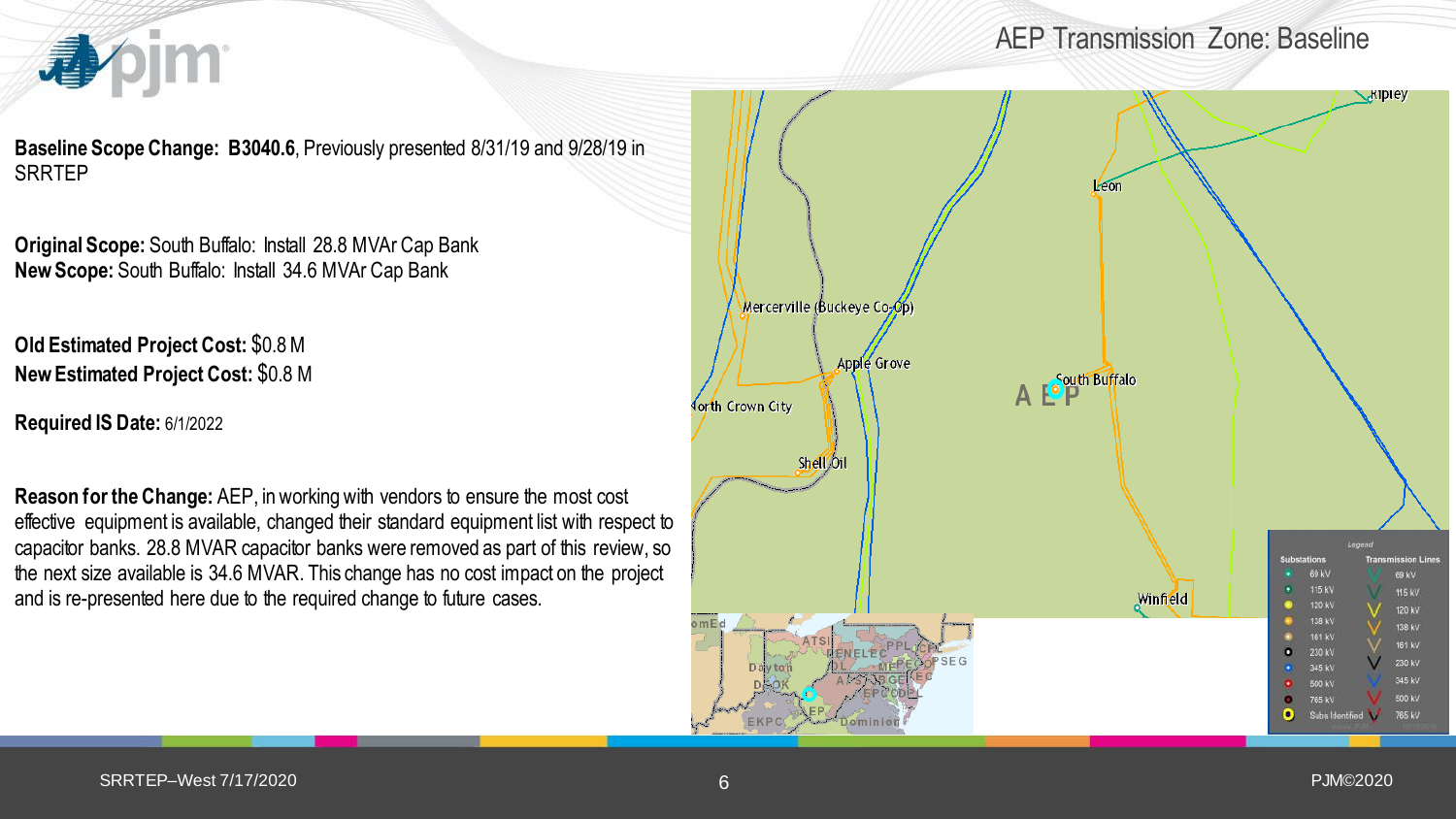

# **Questions?**